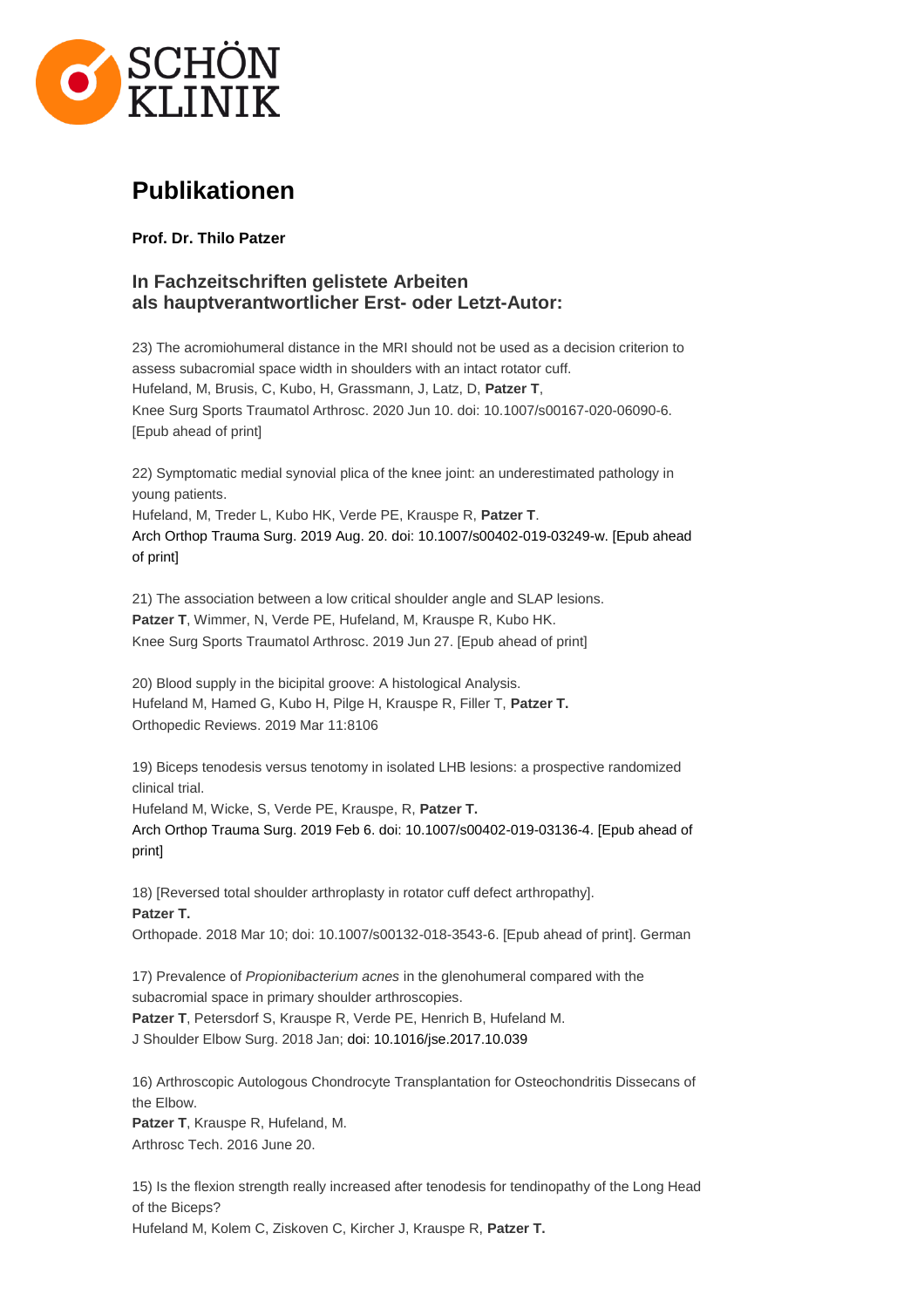

Knee Surg Sports Traumatol Arthrosc. 2016 Apr 22. [Epub ahead of print]

14) [Irreparable rotator cuff tears: Debridement, partial reconstruction, tendon transfer or reversed shoulder arthroplasty]. **Patzer T**, Hufeland M, Krauspe R.

Orthopade. 2016 Jan 14; doi: 10.1007/s00132015-3204-y. [Epub ahead of print]. German.

13) The influence of suprapectoral arthroscopic biceps tenodesis for isolated biceps lesions on elbow flexion force and clinical outcomes. Hufeland M, Kolem C, Ziskoven C, Kircher J, Krauspe R, **Patzer T.** Knee Surg Sports Traumatol Arthrosc. 2015 Nov;12. doi: 10.1007/s00167-015-3846-7.

12) Ruptur der distalen Bizepssehne. Hufeland, M, Gesslein, M, **Patzer T.** MMW Fortschr Med. 2015 Jul;157(13):53. German.

11) All-arthroscopic suprapectoral long head of biceps tendon tenodesis with interference screw-like tendon fixation after modified lasso-loop stitch tendon securing. **Patzer T**, Kircher J, Krauspe R. Arthrosc Tech. 2012 Apr 6;1(1):e53-6. doi: 10.1016/j.eats.2012.01.003. Print 2012 Sep.

10) [Surgical approach to the shoulder. Lesser tuberosity osteotomy]. **Patzer T**, Ziskoven C, Krauspe R. Orthopade. 2013 May;42(5):356-8, 360-3. doi: 10.1007/s00132-012-2012-x. German.

9) The influence of superior labrum anterior to posterior (SLAP) repair on restoring baseline glenohumeral translation and increased biceps loading after simulated SLAP tear and the effectiveness of SLAP repair after long head of biceps tenotomy.

**Patzer T**, Habermeyer P, Hurschler C, Bobrowitsch E, Wellmann M, Kircher J, Schofer MD. J Shoulder Elbow Surg. 2012 Nov;21(11):1580-7. doi: 10.1016/j.jse.2011.11.005. Epub 2012 Feb 24.

8) [Arthroscopically assisted reduction of acute acromioclavicular joint separations: comparison of clinical and radiological results of single versus double TightRope™ technique].

**Patzer T**, Clauss C, Kühne CA, Ziring E, Efe T, Ruchholtz S, Mann D. Unfallchirurg. 2013 May;116(5):442-50. doi: 10.1007/s00113-011-2135-2. German.

7) Regarding: Humeral head abrasion: an association with failed superior labrum anterior posterior repairs.

**Patzer T**, Habermeyer P.

J Shoulder Elbow Surg. 2012 May;21(5):e24-5. doi: 10.1016/j.jse.2011.08.060. Epub 2011 Nov 21. No abstract available.

6) Biomechanical comparison of arthroscopically performable techniques for suprapectoral biceps tenodesis.

**Patzer T**, Rundic JM, Bobrowitsch E, Olender GD, Hurschler C, Schofer MD. Arthroscopy. 2011 Aug;27(8):1036-47. doi: 10.1016/j.arthro.2011.03.082. Epub 2011 Jun 24.

5) Is there an association between SLAP lesions and biceps pulley lesions?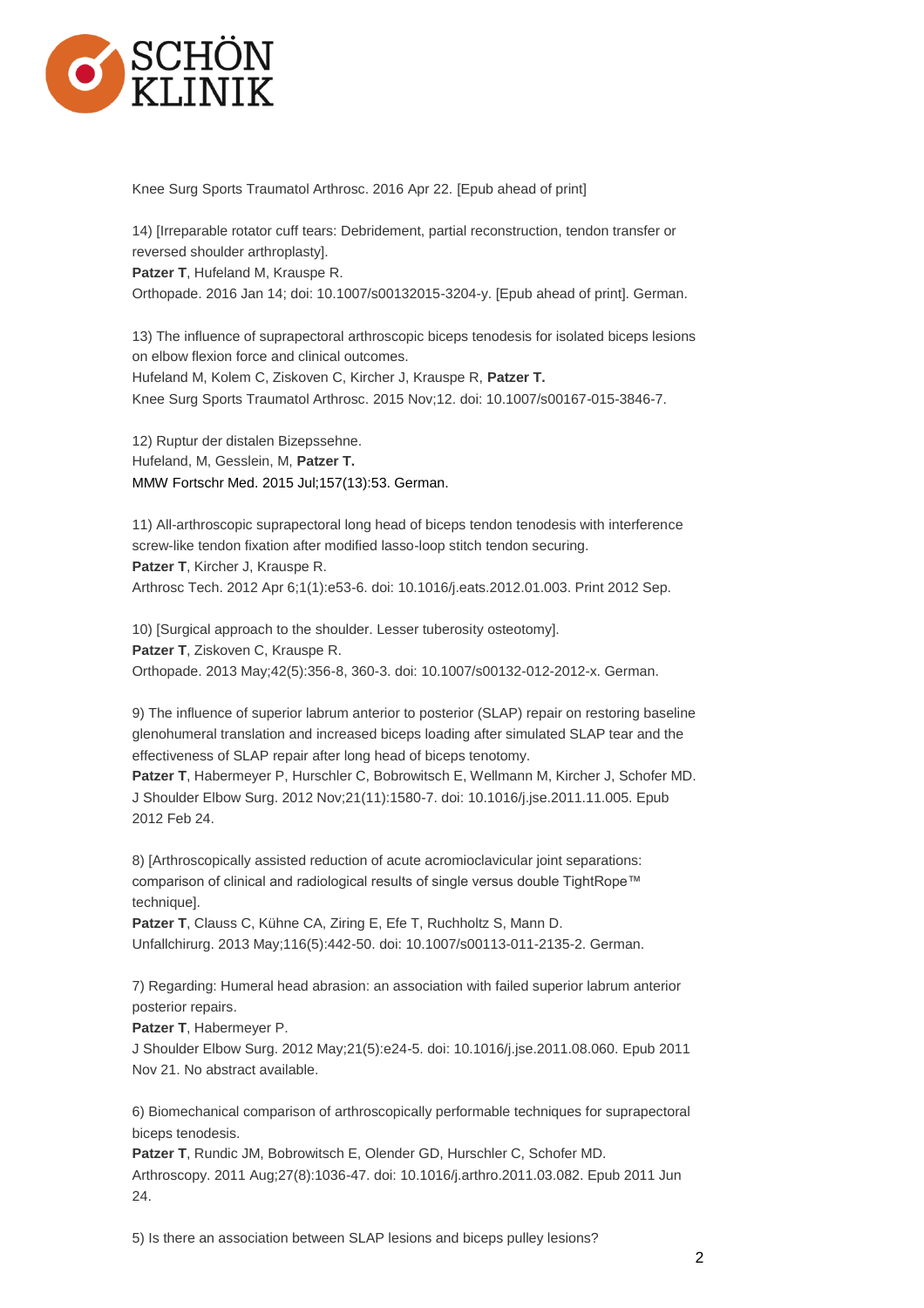

**Patzer T**, Kircher J, Lichtenberg S, Sauter M, Magosch P, Habermeyer P. Arthroscopy. 2011 May;27(5):611-8. doi: 10.1016/j.arthro.2011.01.005.

4) Suprapectoral or subpectoral position for biceps tenodesis: biomechanical comparison of four different techniques in both positions.

**Patzer T**, Santo G, Olender GD, Wellmann M, Hurschler C, Schofer MD.

J Shoulder Elbow Surg. 2012 Jan;21(1):116-25. doi: 10.1016/j.jse.2011.01.022. Epub 2011 Apr 13.

3) Increased glenohumeral translation and biceps load after SLAP lesions with potential influence on glenohumeral chondral lesions: a biomechanical study on human cadavers. **Patzer T**, Habermeyer P, Hurschler C, Bobrowitsch E, Paletta JR, Fuchs-Winkelmann S, Schofer MD.

Knee Surg Sports Traumatol Arthrosc. 2011 Oct;19(10):1780-7. doi: 10.1007/s00167-011- 1423-2. Epub 2011 Feb 22.

2) Influence of SLAP lesions on chondral lesions of the glenohumeral joint. **Patzer T**, Lichtenberg S, Kircher J, Magosch P, Habermeyer P. Knee Surg Sports Traumatol Arthrosc. 2010 Jul;18(7):982-7. doi: 10.1007/s00167-009- 0938-2. Epub 2009 Oct 17.

1) [Incidence and mechanism of injuries in cable-wakeboarding: a prospective study]. **Patzer T**, Hrabal SA, Timmesfeld N, Fuchs-Winkelmann S, Schofer MD. Sportverletz Sportschaden. 2009 Sep;23(3):141-7. doi: 10.1055/s-0028-1109712. Epub 2009 Sep 11. German.

## **Gelistete Arbeiten als Co-Autor:**

17) The lack of retropatellar resurfacing at index surgery is significantly associated with failure in patients following patellofemoral inlay arthroplasty: a multi-center study of more than 260 patients.

Imhoff AB, Bartsch E, Becher C, Behrens P..., **Patzer T**, Pogorzelski J Knee Surg Sports Traumatol Arthrosc. 2021 Apr 4. doi: 10.1007/s00167-021-065445-5

16) Position of the acromioclavicular joint and relation to the critical shoulder angle in shoulder with rotator cuff tears.

Kubo, H, Piela F, **Patzer, T**, Konieczny, M, Schiffner, E, Jungbluth, P, Krauspe, R, Hufeland, M

J Orthop. 2020. Mar 28;21:232-235. doi: 10.1016/j.jor.2020.03.046. eCollection 2020 Sep-Oct.

15) Surgical treatment of patellar instability: clinical and radiological outcome after medial patellofemoral ligament reconstruction and tibial tuberosity medialisation. Lobner S, Krauss C, Reichwein F, **Patzer, T**, Nebelung W, Venjacob AJ. Arch Orthop Trauma Surg. 2017. doi: 10.1007/s00402-017-2705-z. Epub ahead of print May 16.

14) Joint failure after steroid therapy in tuberculous encephalitis. Ziskoven C, Richter J, **Patzer T**, Kircher J, Krauspe R. Scand J Infect Dis. 2014 Jul;46(7):533-6. doi: 10.3109/00365548.2014.898334. Epub 2014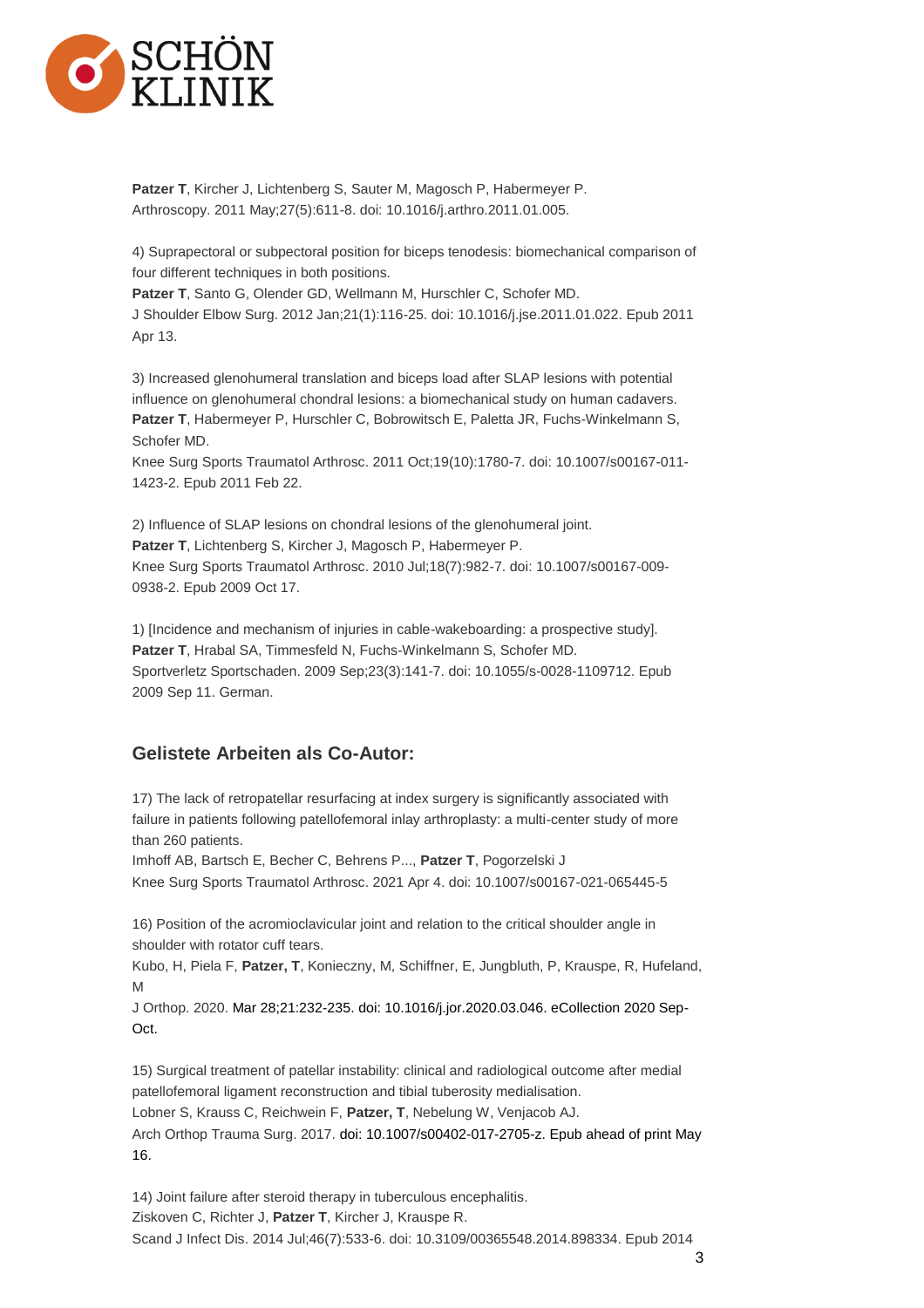

Apr 22.

13) Arthroscopically assisted retrograde drilling of the humeral head with a guiding device. Kircher J, **Patzer T**, Ziskoven C, Bittersohl B, Hedtmann A, Krauspe R. Knee Surg Sports Traumatol Arthrosc. 2013 Dec 3. [Epub ahead of print]

12) Biomechanical comparison of open and arthroscopic Latarjet procedures. Schulze-Borges J, Agneskirchner JD, Bobrowitsch E, **Patzer T**, Struck M, Smith T, Wellmann M.

Arthroscopy. 2013 Apr;29(4):630-7. doi: 10.1016/j.arthro.2012.12.003. Epub 2013 Feb 6.

11) Penetration of topical diclofenac sodium 4 % spray gel into the synovial tissue and synovial fluid of the knee: a randomised clinical trial.

Efe T, Sagnak E, Roessler PP, Getgood A, **Patzer T**, Fuchs-Winkelmann S, Peterlein CD, Schofer MD.

Knee Surg Sports Traumatol Arthrosc. 2014 Feb;22(2):345-50. doi: 10.1007/s00167-013- 2408-0. Epub 2013 Jan 22.

10) Anterior cruciate ligament deficiency leads to early instability of scaffold for cartilage regeneration: a controlled laboratory ex-vivo study.

Efe T, Füglein A, Getgood A, Heyse TJ, Fuchs-Winkelmann S, **Patzer T**, El-Zayat BF, Lakemeier S, Schofer MD.

Int Orthop. 2012 Jun;36(6):1315-20. doi: 10.1007/s00264-011-1437-x. Epub 2011 Dec 6.

9) [Suicide in old age: the underestimated risk. An analysis of 1,894 patients in the Trauma Registry of the German Trauma Society].

Topp T, Lefering R, Mueller T, Ruchholtz S, **Patzer T**, Kühne CA; TraumaRegister der DGU. Unfallchirurg. 2013 Apr;116(4):332-7. doi: 10.1007/s00113-011-2109-4. German.

8) [Current treatment options for complete ruptures of the pectoralis major tendon]. Ziskoven C, **Patzer T**, Ritsch M, Krauspe R, Kircher J.

Sportverletz Sportschaden. 2011 Sep;25(3):147-52. doi: 10.1055/s-0031-1273369. Epub 2011 Sep 15. Review. German.

7) Physiology and pathophysiology of nitrosative and oxidative stress in osteoarthritic joint destruction.

Ziskoven C, Jäger M, Kircher J, **Patzer T**, Bloch W, Brixius K, Krauspe R. Can J Physiol Pharmacol. 2011 Jul;89(7):455-66. doi: 10.1139/y11-055. Epub 2011 Jul 27. Review.

6) Do anatomic variants of the acromion shape in the frontal plane influence pain and function in calcifying tendinitis of the shoulder?

Kircher J, Morhard M, **Patzer T**, Magosch P, Lichtenberg S, Habermeyer P. Knee Surg Sports Traumatol Arthrosc. 2012 Feb;20(2):368-72. doi: 10.1007/s00167-011- 1563-4. Epub 2011 Jun 10.

5) Biomechanical effectiveness of an arthroscopic posterior bankart repair versus an open bone block procedure for posterior shoulder instability.

Wellmann M, Bobrowitsch E, Khan N, **Patzer T**, Windhagen H, Petersen W, Bohnsack M. Am J Sports Med. 2011 Apr;39(4):796-803. doi: 10.1177/0363546510389991. Epub 2010 Dec 4.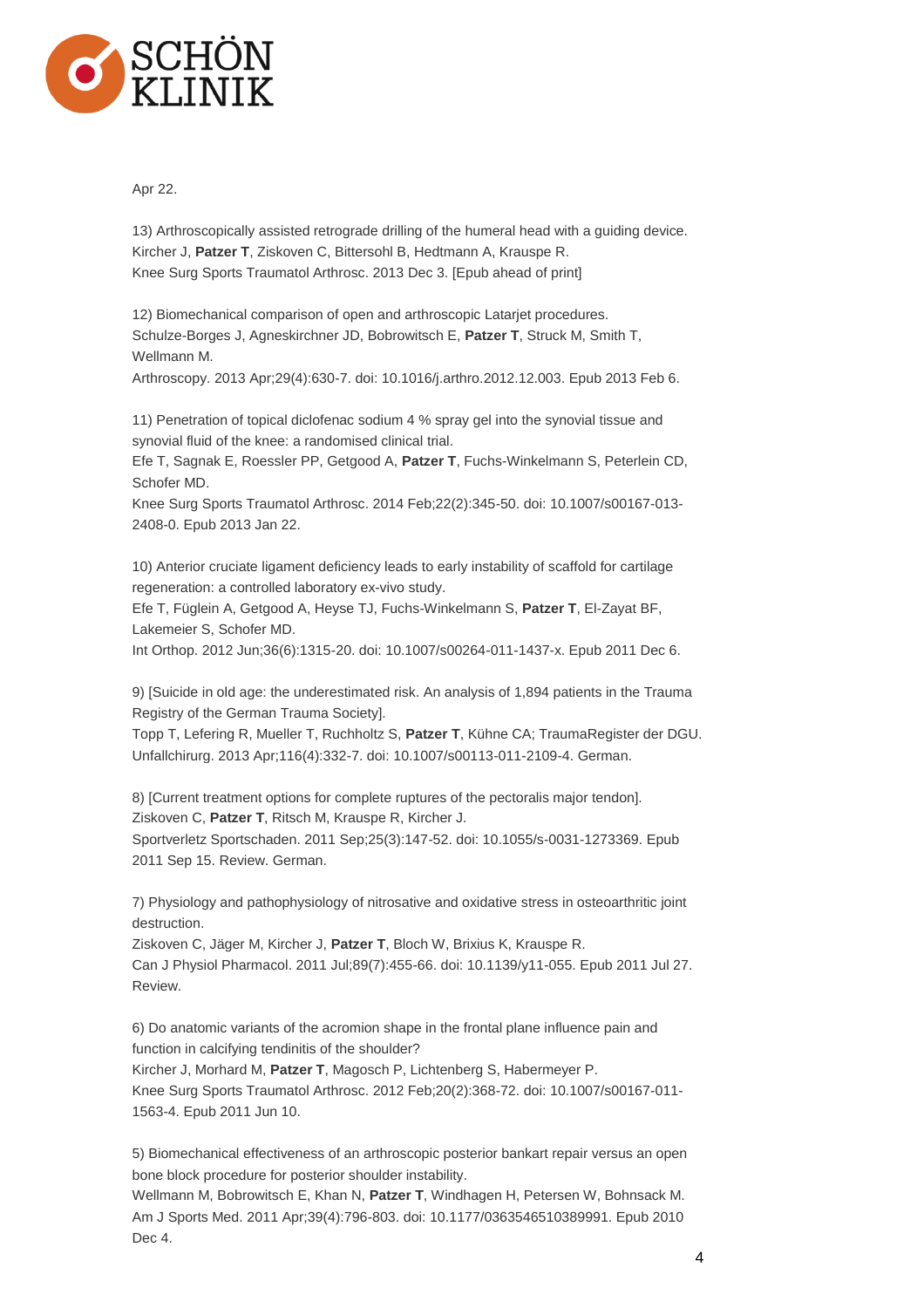

4) The association between retraction of the torn rotator cuff and increasing expression of hypoxia inducible factor 1α and vascular endothelial growth factor expression: an immunohistological study.

Lakemeier S, Reichelt JJ, **Patzer T**, Fuchs-Winkelmann S, Paletta JR, Schofer MD. BMC Musculoskelet Disord. 2010 Oct 8;11:230. doi: 10.1186/1471-2474-11-230.

3) Surgical and nonsurgical treatment of total rupture of the pectoralis major muscle in athletes: update and critical appraisal. Kircher J, Ziskoven C, **Patzer T**, Zaps D, Bittersohl B, Krauspe R.

Open Access J Sports Med. 2010 Oct 11;1:201-5. doi: 10.2147/OAJSM.S9066. Review.

2) Osteochondral autologous transplantation for the treatment of full-thickness cartilage defects of the shoulder: results at nine years.

Kircher J, **Patzer T**, Magosch P, Lichtenberg S, Habermeyer P.

J Bone Joint Surg Br. 2009 Apr;91(4):499-503. doi: 10.1302/0301-620X.91B4.21838.

1) A typical manifestation of late onset limb girdle muscular dystrophy presenting with recurrent falling and shoulder dysfunction: a case report. Schofer MD, **Patzer T**, Quante M. Cases J. 2008 Dec 16;1(1):402. doi: 10.1186/1757-1626-1-402.

# **Editorial Comments:**

1) Shoulder biceps tenodesis: Implant selection requires consideration of complications and costs. **Patzer, T.** Arthroscopy 2020.

## **Nicht Medline gelistete Publikationen:**

#### **Nicht gelistete Publikationen, Erst- oder Letzt-Autor:**

7) [Schultergelenkersatz bei jungen Patienten] **Patzer, T** Arthroskopie, Juni 2020, doi: 10.1007/s00142-020-003831

6) [MRT-Diagnostik glenohumeraler Knorpelschäden] Bittersohl, B, Schleich, C, Hesper, T, Zilkens C, Krauspe, R, **Patzer, T** Obere Extremität, Oktober September 2017

5) [Die lange Bizepssehne als Schmerzgenerator der Schulter] **Patzer T** Arthritis + Rheuma, October 2016, Volume 5, pp 305-311

4) [Läsionen der langen Bizepssehne, SLAP- und Bizeps-Pulley-Läsionen] **Patzer T** Obere Extremität, March 2014, Volume 9, Issue 1, p 1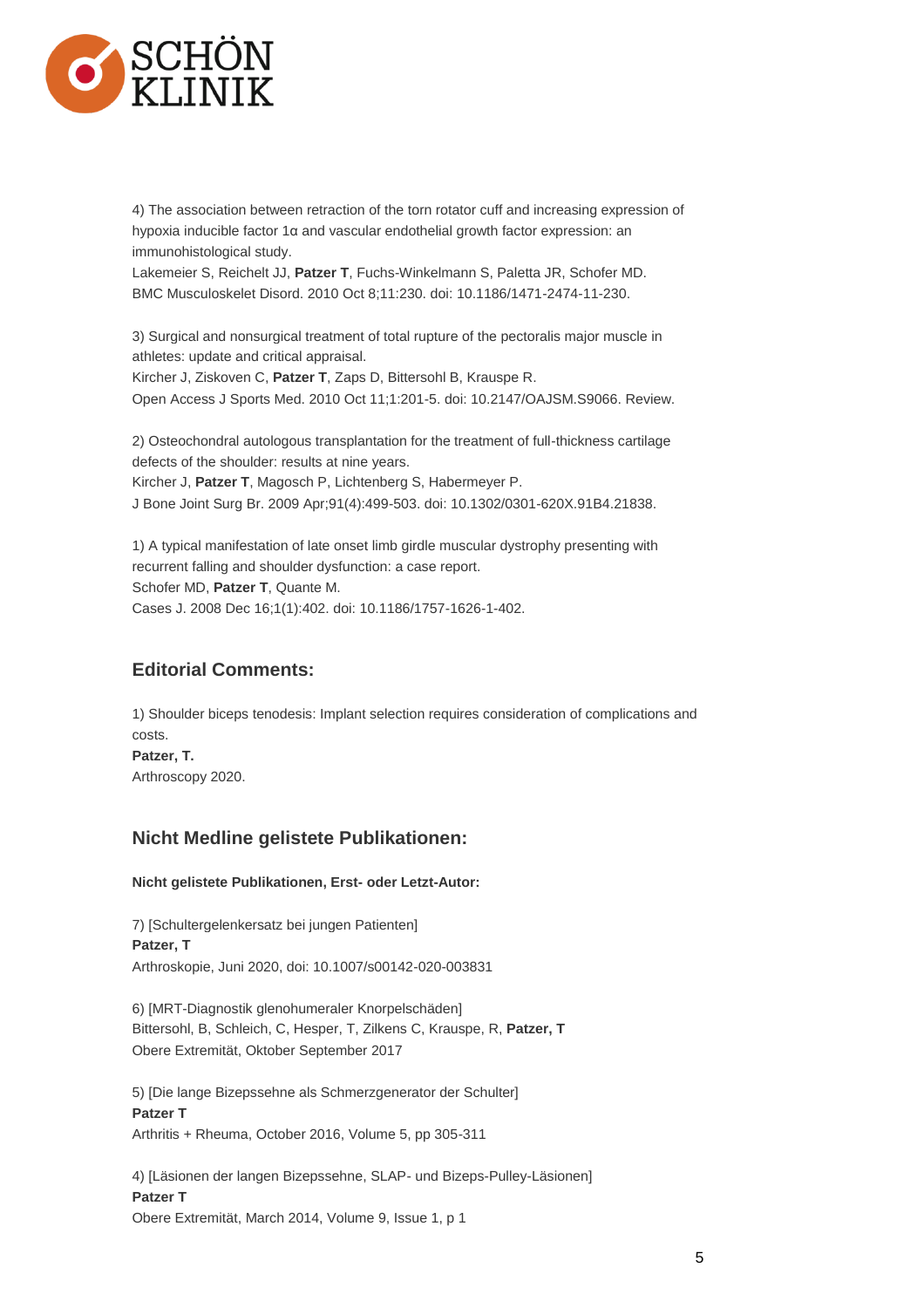

3) [LBS-Tenotomie oder LBS-Tenodese?] **Patzer T**, Ziskoven C, Krauspe R Obere Extremität, March 2014, Volume 9, Issue 1, pp 18-23

2) [Die suprapektorale arthroskopische Tenodese der langen Bizepssehne] Obere Extremität, March 2014, Volume 9, Issue 1, pp 24-31 Ziskoven C, Kolem C, Kircher J, Krauspe R, **Patzer T**

1) [The Lima SMR system for shoulder arthroplasty]. **Patzer T** Orthopädische und Unfallchirurgische Praxis. 2013 Feb; German.

#### **Nicht gelistete Publikationen, Co-Autor:**

1) [Surgical and norsurgical treatment of total rutpure of the pectoralis major muscle in athletes: update and critical appraisal]. Kircher J, Ziskoven C, **Patzer T**, Zaps D, Bittersohl B, Krauspe R. Open Access Journal of Sports Medicine. 2010 September

# **Gastherausgeberschaften:**

2) Agneskirchner, JD, Flury, M, **Patzer, T. Omarthrose** Arthroskopie, September 2020, Volume 5

1) **Patzer, T.** Läsionen der langen Bizeps-Sehne Obere Extremität, March 2014, Volume 9

# **Buchkapitel:**

3) **Patzer, T**, Böhm, D. Bizeps-pulley-Läsionen in: Schulter-Chirurgie U. Brunner und M. Scheibel Thieme-Verlag 2020, *in press*

2) **Patzer, T.** Arthroskopische Rotatorenmanschetten-Refixation in: Arthroskopieren Lernen M. Baums Springer-Verlag 2020, in press

1) **Patzer, T.** Proximale und distale Bizepssehne: Pathologien der Bizepssehne M. Engelhardt und M. Raschke in: Lexikon Orthopädie und Unfallchirurgie Springer-Verlag 2020